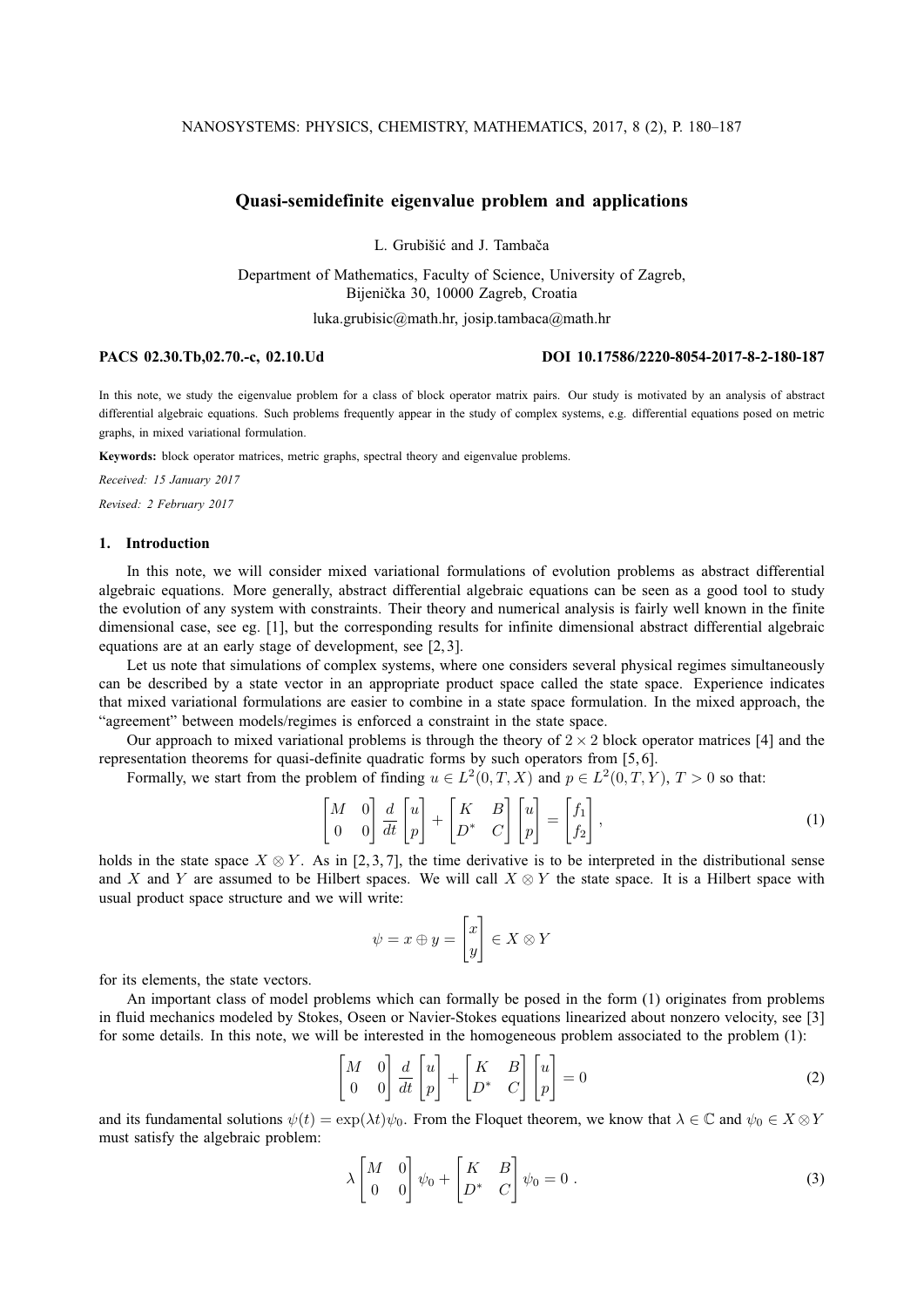#### *Quasi-semidefinite matrix pairs* 181

Note that eigenvalue problem (3) also covers the case of some special second order systems. For instance, in the absence of damping we have:

$$
\begin{bmatrix} M & 0 \\ 0 & 0 \end{bmatrix} \frac{d^2}{dt^2} \begin{bmatrix} u \\ p \end{bmatrix} + \begin{bmatrix} K & B \\ D^* & C \end{bmatrix} \begin{bmatrix} u \\ p \end{bmatrix} = 0.
$$
 (4)

Equation (4) leads to the consideration of a quadratic eigenvalue problem. It is a special type of the quadratic eigenvalue problem which can be transformed into a linear eigenvalue problem by a simple change of spectral variable.

We will restrict our analysis to considering equations (4) where operator  $M$  is a bounded positive semi-definite operator and the block operator matrix is quasi-semidefinite. For the purposes of this note, a block operator matrix is called positive quasi semi-definite if it defines a boundedly invertible self-adjoint operator and has the structure:

$$
\mathcal{K} = \begin{bmatrix} K & B \\ B^* & 0 \end{bmatrix},
$$

where B is the closed range operator and K is positive semidefinite operator in the sense of Kato, [8]. To tackle both problems in a unified manner, we will analyze the generalized resolvents:

$$
\mathcal{R}_1: z \mapsto \begin{bmatrix} K - zM & B \\ B^* & 0 \end{bmatrix}^{-1}, \qquad \mathcal{R}_2: z \mapsto \begin{bmatrix} K - z^2M & B \\ B^* & 0 \end{bmatrix}^{-1} \tag{5}
$$

as  $2 \times 2$  block operator matrices. The only assumption which we will make is that there are complex numbers  $z_1, z_2 \in \mathbb{C}$  such that  $\mathcal{R}_1(z_1)$  and  $\mathcal{R}_2(z_2)$  are bounded and that in addition,  $K^{-1}$  is compact. The terminology for quasi-definite block operator matrices comes from [9] and the references therein.

#### **2. Matrix analysis of the generalized resolvent**

In this section, we will present matrix analysis of the generalized resolvents (5) under the additional assumption that X and Y are finite dimensional. The computations are motivated by the considerations from  $[10, 11]$ . We will restrict our analysis to the following setting. Without reducing the level of generality, we consider a general Hermitian (self-adjoint) block  $2 \times 2$  matrix of the form:

$$
\mathcal{K} = \begin{bmatrix} K & B \\ B^* & 0 \end{bmatrix},
$$

where matrix B is such that  $||(B^*B)^{-1}|| < \infty$ . Such block matrices were called quasi-semidefinite in [9]. In this case, there exists a unitary matrix  $Q = [Q_1 \ Q_2]$  and a lower triangular matrix R which is invertible and:

$$
B = \begin{bmatrix} Q_1 & Q_2 \end{bmatrix} \begin{bmatrix} R^* \\ 0 \end{bmatrix}.
$$

This directly implies the following for the range space of the operator  $B$  and the null space (kernel) of the operator  $B^*$ :

$$
\text{Im}(B) = \text{Im}(Q_1),
$$
  
\n
$$
\text{Null}(B^*) = \text{Im}(Q_2).
$$

We define the unitary block matrix:

$$
\mathbb{Q} = \begin{bmatrix} Q & 0 \\ 0 & I \end{bmatrix} = Q \oplus I.
$$

In the state space formulation, we will henceforth use the notation  $A \oplus B$  to denote the block diagonal matrix with diagonal blocks A and B. With these definitions, we compute:

$$
\mathbb{Q}^*\mathcal{K}\mathbb{Q} = \left( \begin{bmatrix} Q_1 & Q_2 \end{bmatrix} \oplus I \right)^* \mathcal{K} \left( \begin{bmatrix} Q_1 & Q_2 \end{bmatrix} \oplus I \right) = \begin{bmatrix} K_{11} & K_{12} & R^* \\ K_{21} & K_{22} & 0 \\ R & 0 & 0 \end{bmatrix} . \tag{6}
$$

r.

The analysis of [12] implies the following technical lemma.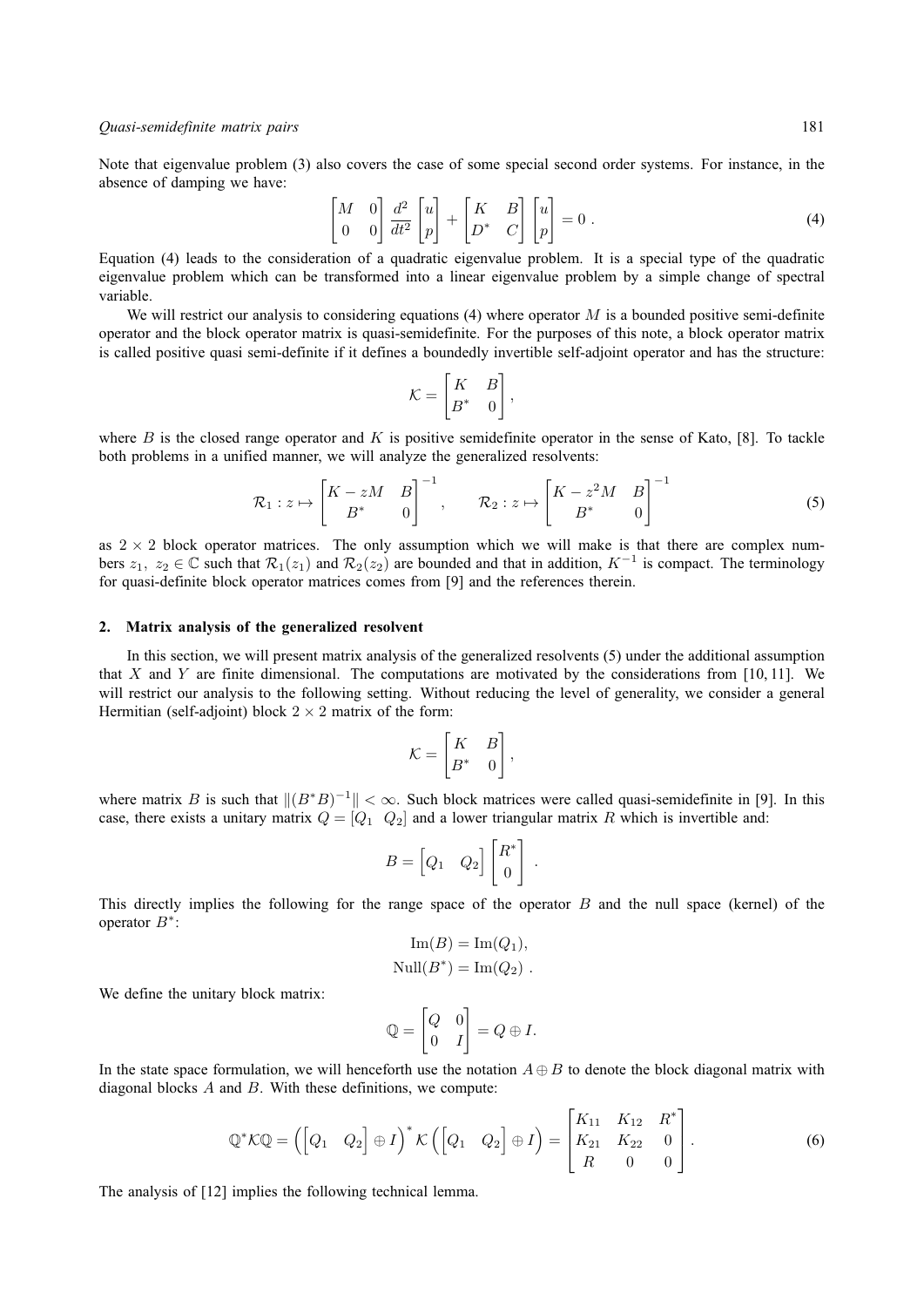**Lemma 1.** *Assume that* B *is such that*  $||(B^*B)^{-1}|| < \infty$  *and*  $Q_1$ *,*  $Q_2$  *and* R *are as in* (6)*. Then,* 

$$
\mathcal{K} = \begin{bmatrix} K & B \\ B^* & 0 \end{bmatrix}
$$

*is invertible if and only if*  $Q_2^*KQ_2 = K_{22}$  *is invertible. In that case u and p which satisfy:* 

$$
\begin{bmatrix} K & B \\ B^* & 0 \end{bmatrix} \begin{bmatrix} u \\ p \end{bmatrix} = \begin{bmatrix} f \\ g \end{bmatrix}
$$

*are given by:*

$$
u = \begin{bmatrix} Q_1 R^{-1} g \\ Q_2 K_{22}^{-1} (Q_2^* f - K_{21} R^{-1} g) \end{bmatrix},
$$
  
\n
$$
p = Q_1^* f - K_{11} R^{-1} g - K_{12} K_{22}^{-1} (Q_1^* f - K_{21} R^{-1} g).
$$

*Proof.* According to [9], we have:

$$
\text{Null}(\mathcal{K}) = (\text{Null}(K) \cap \text{Null}(B^*)) \otimes \text{Null}(B)
$$

for the null space of K. The assumptions on the matrix B imply that  $Null(B) = \{0\}$  and  $Null(B^*) = Im(Q_2)$ , and so, if  $K_{22} = Q_2^* K Q_2$  is invertible, so is  $(Null(K) \cap Null(B^*))$  trivial. This proves the first claim. To finish the proof of the theorem, note that (6) implies:

$$
\begin{bmatrix} K_{11} & K_{12} & R \ K_{21} & K_{22} & 0 \ R^* & 0 & 0 \end{bmatrix} \begin{bmatrix} Q_1^* u \\ Q_2^* u \\ p \end{bmatrix} = \begin{bmatrix} Q_1^* f \\ Q_2^* f \\ g \end{bmatrix},
$$

and the claim follows by equating the matrix identity block element by block element.  $\Box$ 

Lemma 1 directly allows for the block matrix analysis of the resolvents and was used in [12] to analyze the eigenvalue problem associated to the resolvent  $\mathcal{R}_1$ . In particular it holds:

$$
\mathbb{Q}^*\mathcal{R}_i(z)\mathbb{Q}\begin{bmatrix} f_1 \\ f_2 \\ g \end{bmatrix} = \begin{bmatrix} R^{-1}g \\ \mathcal{R}_{22,i}(z)(f_2 - (K_{21} - z^iM_{21})R^{-1}g) \\ -(K_{12} - z^iM_{12})\mathcal{R}_{22,i}(z)(f_2 - (K_{21} - z^iM_{21})R_1^{-1}g) + f_1 - (K_{11} - z^iM_{11})R^{-1}g \end{bmatrix},
$$

where

$$
\mathcal{R}_{22,i}(z) := (K_{22} - z^i M_{22})^{-1} .
$$

Here, we see that the singularities of the functions  $z \mapsto \mathcal{R}_i(z)$  and  $z \mapsto \mathcal{R}_{22,i}(z)$  coincide. Let  $\rho_i(K_{22}, M_{22}) =$  ${z \in \mathbb{C} : \| (K_{22} - z^i M_{22})^{-1} \| < \infty}$  be the resolvent set of  $\mathcal{R}_{22,i}$ . Its complement  $\text{Spec}_i(K_{22}, M_{22}) =$  $\mathbb{C} \setminus \rho_i(K_{22}, M_{22})$  is called the spectrum of  $\mathcal{R}_i$ . In particular, when  $K_{22}$  is a positive definite Hermitian (selfadjoint) matrix, then for each  $\lambda \in \text{Spec}_i(K_{22}, M_{22})$  there is a vicinity  $\mathcal{U} \subset \rho_i(K_{22}, M_{22})$  such that the expansion:

$$
\mathcal{R}_i(z) = \frac{1}{z - \lambda} P_i + \mathcal{H}_i(z), \qquad z \in \mathcal{U},
$$

holds. Here,  $\mathcal{H}_i$  is a holomorphic operator valued function and  $\text{Im}(P) = \text{Null}(K_{22} - \lambda^i M_{22})$ . This result follows from the celebrated Keldysh' theorem, see [13, 14]. Let us note that in the case in which we assume that  $K_{22}$ is positive definite, as will be prototypical for the applications which we have in mind, then we will study the resolvents associated with the operator  $K_{22}^{-1}M_{22}$  and so obtain the results for the resolvents  $\mathcal{R}_i$ ,  $i = 1, 2$ , see [15] and the references therein. Note that  $\lfloor 15 \rfloor$  is obtained in the Hilbert space setting and this will allow a direct generalization in the next section.

## **3. The main results**

In this section, we concentrate on the operator equivalent of the matrix results. Let us assume that  $X$  and  $Y$ are Hilbert spaces. Then, we assume we have operators  $K: X \to X$  and  $B: Y \to X$  such that:

- $(A1)$ : K is self-adjoint and positive semi-definite;
- $(A2)$ : *B* is closed;
- (A3):  $||B^*(I + K)^{-1/2}|| < \infty;$
- (A4):  $Y = \text{Im}(B^*(I + K)^{1/2});$
- (A5): The restriction of the operator K on the space  $\text{Im}(B^*)$  is positive definite (in the sense of quadratic forms, see below).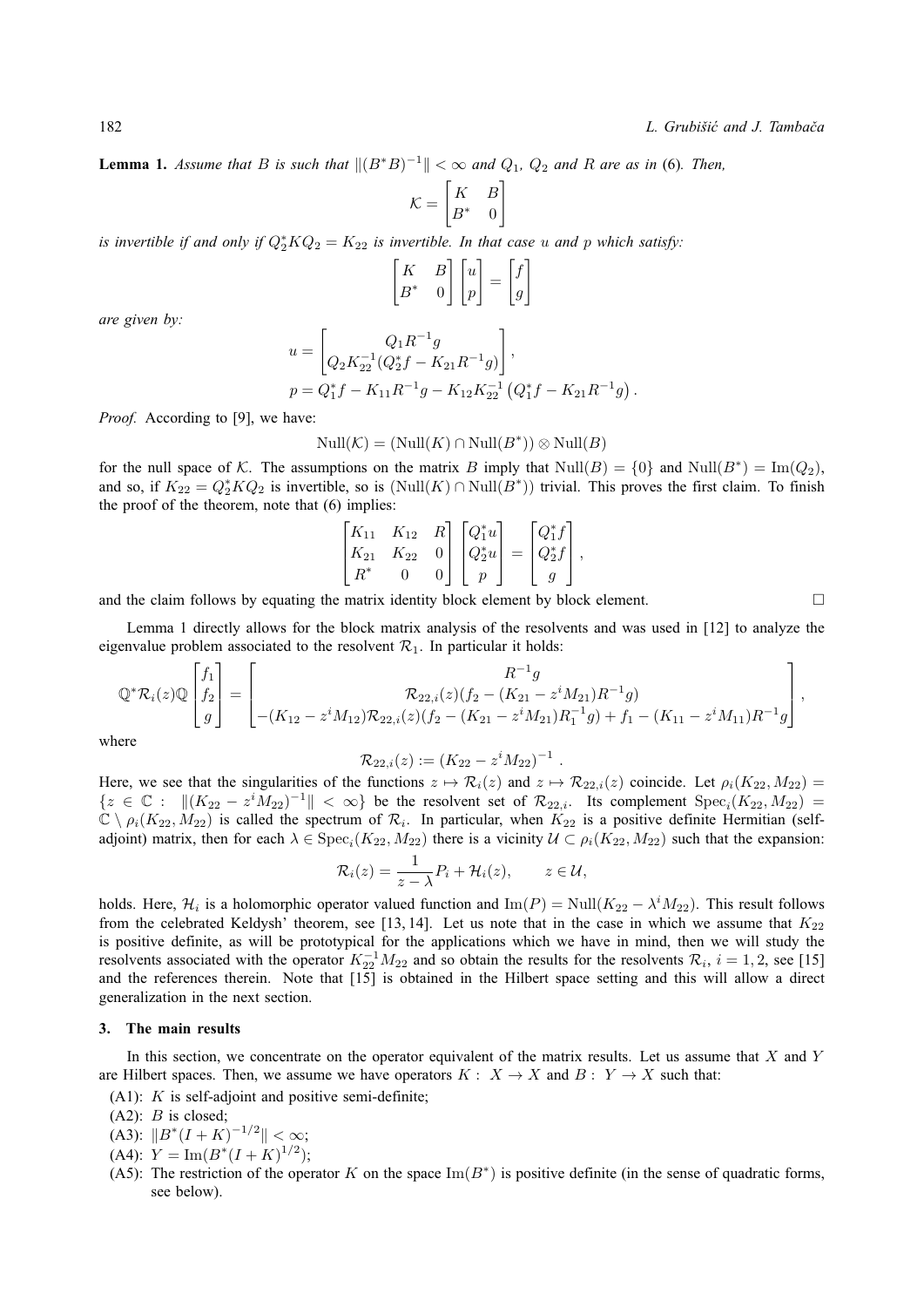#### *Quasi-semidefinite matrix pairs* 183

The restriction of the operator K on the space  $Null(B^*) \subset X$ , denoted by  $K_{22}$ , is defined as the operator representation, in the sense of Kato [8], of the quadratic form:

$$
k_{22}(u, v) := (K^{1/2}u, K^{1/2}v), \qquad u, v \in \text{Null}(B^*) \cap \text{Dom}(K^{1/2}).
$$

Here,  $K^{1/2}$  is a self-adjoint operator defined by spectral calculus and satisfies the requirements of the Kato's second representation theorem and  $V := \text{Dom}(K^{1/2}) \subset X$  denotes the operator domain of  $K^{1/2}$ . The operator  $K_{22}$  is now a self adjoint and positive definite operator from Null( $B^*$ ) to Null( $B^*$ ) such that:

$$
(K_{22}^{1/2}u, K_{22}^{1/2}v) = k_{22}(u, v), \qquad u, v \in \text{Null}(B^*) \cap \text{Dom}((I + K)^{1/2})
$$

and  $\text{Dom}(K_{22}^{1/2}) = \text{Null}(B^*) \cap \text{Dom}((I + K)^{1/2})$ .

The null space of the closed operator is closed and the assumptions (A1) and (A2) together with the closed range theorem imply:

$$
X = \operatorname{Im}(B) \oplus \operatorname{Null}(B^*).
$$

Based on this decomposition, which is an abstract version of the Hodge–Helmholtz decomposition for the Stokes operator, we will seek a block  $3 \times 3$  representation of the resolvents  $\mathcal{R}_1$  and  $\mathcal{R}_2$  in the state space:

$$
X \otimes Y = (\text{Im}(B) \oplus \text{Null}(B^*)) \otimes Y = \text{Im}(B) \otimes \text{Null}(B^*) \otimes Y,
$$

where we have tacitly identified ismorphic Hilbert spaces. Let us now consider the following forms:

$$
k_{11}(u, v) = (K^{1/2}u, K^{1/2}v), \quad u, v \in \text{Im}(B) \cap (\text{Dom}(I + K)^{1/2}),
$$
  
\n
$$
k_{21}(u, v) = (K^{1/2}u, K^{1/2}v), \quad u \in \text{Im}(B) \cap (\text{Dom}(I + K)^{1/2}), \quad v \in \text{Null}(B^*) \cap (\text{Dom}(I + K)^{1/2}), \quad (7)
$$
  
\n
$$
b(u, v) = (u, B^*v), \quad u \in Y, \quad v \in V \subset X.
$$

Further, let  $K_{11}$  be the operator representation of  $k_{11}$  in the sense of Kato, and let R be the maximal operator such that:

$$
(u, Rv) = b(u, v), \quad u \in Y, \ v \in \text{Im}(B) \cap \text{Dom}((I + K)^{1/2}). \tag{8}
$$

Then, by the assumptions (A3) and (A4), the operator  $R: \text{Im}(B) \to Y$  is closed and has a bounded inverse.

Note that the forms  $k_{12}$  and  $k_{21}$  need not have operator representations. Also, they are conjugate to each other as forms since K is self-adjoint. However, the operator  $K_R$  defined by:

$$
(K_R \ u, v) = k_{21}(R^{-1}u, K_{22}^{-1/2}v), \quad u \in Y, \ v \in \text{Null}(B^*),
$$
\n<sup>(9)</sup>

is a bounded operator. Assumptions (A1) and (A3) also imply that  $R^{-*}K_{11}R$  is a bounded self-adjoint operator. We now present the main theorem on the block operator representation of the resolvents  $\mathcal{R}_i$ ,  $i = 1, 2$ .

**Theorem 1.** Let M be a bounded and self-adjoint semi-definite operator on  $\text{Im}(B) \otimes \text{Null}(B^*)$  and let K and B *be operators which satisfy (A1)–(A5). Let further*  $K_{11}$  *and*  $K_{22}$  *be the operators as defined in* (7)–(9) *and let*  $K^{-1}$  be compact. Then for  $z \in \mathbb{C}$  the operator  $\mathcal{R}_i(z)$  is bounded if and only if  $\mathcal{R}_{22,i}(z) = (K_{22} - z^i M_{22})^{-1}$  is *bounded. Here we assumed the obvious notation for the block* 2 × 2 *representation of a bounded operator* M *on*  $\text{Im}(B) \otimes \text{Null}(B^*).$ 

*Proof.* Recall from [5,6,9] that the operator:

$$
\mathcal{K} = \begin{bmatrix} K & B \\ B^* & 0 \end{bmatrix}
$$

is semibounded from below and so due to its quasi semi-definitnes we can justify the following computation in the product space  $\left(\text{Im}(B) \times \text{Null}(B^*)\right) \otimes Y$ :

$$
\mathcal{R}_i(z) =
$$

$$
\left(R^{-*}\oplus K_{22}^{-1/2}\oplus I\right)\begin{bmatrix}R^{-*}K_{11}R^{-1}-z^{i}R^{-*}M_{11}R^{-1} & K_R-z^{i}R^{-*}M_{12}K_{22}^{-1/2} & I\\K_R^*-z^{i}K_{22}^{-1/2}M_{21}R^{-1} & I-z^{i}K_{22}^{-1/2}M_{22}K_{22}^{-1/2} & 0\\I& I& 0 & 0\end{bmatrix}^{-1}\left(R^{-1}\oplus K_{22}^{-1/2}\oplus I\right).
$$

The  $3 \times 3$  block operator matrix in the middle has only bounded entries and it is, using the same technique as in Lemma 1, boundedly invertible if and only if:

$$
||(I - ziK_{22}^{-1/2}M_{22}K_{22}^{-1/2})^{-1}|| < \infty.
$$

Since  $K_{22}$  has a compact inverse and  $M_{22}$  is bounded this is equivalent, see [15], to  $\|(K_{22} - z^i M_{22})^{-1}\| < \infty$ which was the claim of the theorem.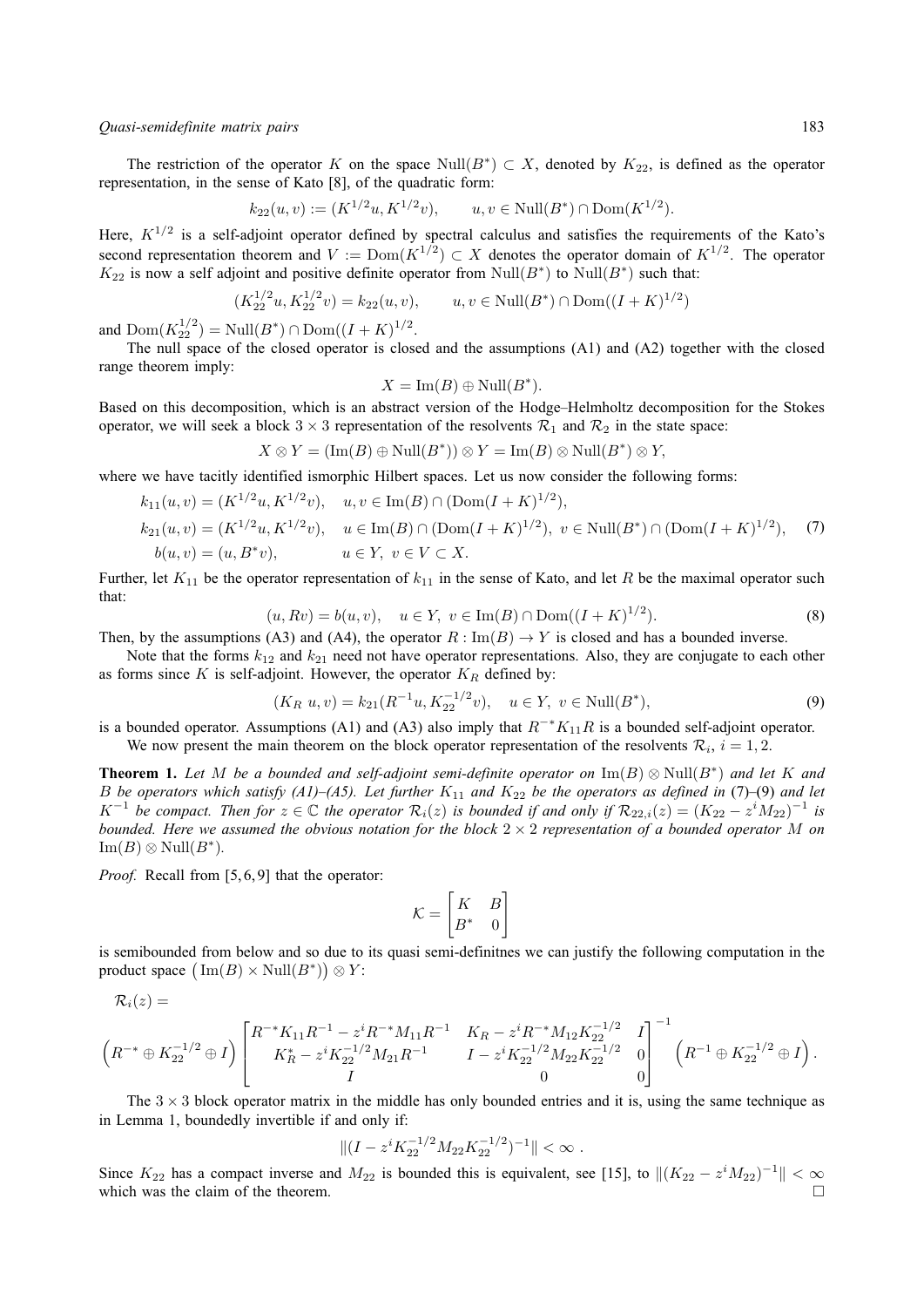Recall that under the assumption that  $K_{22}^{-1}$  is compact and  $K_{22}$  is positive definite and self-adjoint operator we can again apply Keldysch's theorem on the operator function  $z \mapsto (K_{22} - z^i M_{22})^{-1}$ . For any  $i = 1, 2$  and  $\lambda_i \in \rho_i(K_{22}, M_{22})$  there exists a vicinity  $\mathcal{U}_i \subset \rho_i(K_{22}, M_{22})$  and an operator  $P_i$  and a holomorphic operator valued function  $\mathcal{H}_i$  such that:

$$
\mathcal{R}_{22,i}(z) = (K_{22} - z^i M_{22})^{-1} = \frac{1}{z - \lambda_i} P_i + \mathcal{H}_i(z), \quad z \in \mathcal{U}_i.
$$

Let us assume (A1)–(A5) and in addition let  $K^{-1}$  be compact then

$$
\mathcal{K} = \begin{bmatrix} K & B \\ B^* & 0 \end{bmatrix}
$$

is invertible. Based on the analysis in the state space  $\text{Im}(B) \otimes \text{Null}(B^*) \otimes Y$  and following the steps from [11,12], we can construct 2 × 2 block matrix representation of  $K^{-1}M$  in the product space Null $(B^*)\otimes(\text{Im}(B)\otimes Y)$ which has the form:

$$
\mathcal{K}^{-1}\mathcal{M} = L_1 \begin{bmatrix} A \\ N \end{bmatrix} L_1^{-1},\tag{10}
$$

where A is a self-adjoint compact operator and N is a nilpotent operator such that  $N^2 = 0$  and  $L_1$  and  $L_1^{-1}$  are bounded operators. We see that the eigenvalues of the operator  $K^{-1}M$  are directly mapped by to the eigenvalues of  $\mathcal{R}_i$  by either inverting them or by inverting their squares. Note that A might have a zero as an eigenvalue. In this case, we say that this zero corresponds to the eigenvalue at infinity of the original eigenvalue problem associated with  $\mathcal{R}_i$ ,  $i = 1, 2$ . The whole invariant space of  $\mathcal{K}^{-1}M$  associated with the operator N corresponds to the eigenvalue at infinity of  $\mathcal{R}_i$ ,  $i = 1, 2$ . On the other hand, the eigenvalues of  $\mathcal{K}^{-1}M$  in the invariant subspace associated with the operator A are all semisimple.

#### **4. A model problem**

As a model problem, we consider the curved rod model from [16, 17]. A discussion of the model is beyond the scope of this article. In the weak formulation model is given for the unknowns y and  $\theta$  being the displacement of the middle curve and the infinitesimal rotation of the cross-section. Having in mind the mixed formulation of the model, see [18] for more details, we set:

$$
V := H_0^1(0, l; \mathbb{R}^3) \times H_0^1(0, l; \mathbb{R}^3) \subset L^2(0, l; \mathbb{R}^3) \times L^2(0, l; \mathbb{R}^3) =: X, \quad Y := L^2(0, l; \mathbb{R}^3),
$$

and define the bilinear forms:

$$
k: V \times V \to \mathbb{R}, \qquad k((y, \theta), (\tilde{y}, \tilde{\theta})) = \int_{0}^{l} \mathbf{Q} \mathbf{H} \mathbf{Q}^{*} \partial_{s} \theta \cdot \partial_{s} \tilde{\theta} ds,
$$

$$
b: Y \times V \to \mathbb{R}, \qquad b(n, (\tilde{y}, \tilde{\theta})) = \int_{0}^{l} n \cdot (\partial_{s} \tilde{y} + \mathbf{t} \times \tilde{\theta}) ds,
$$

where  $H \in \mathbb{R}^{3 \times 3}$  is a symmetric positive definite matrix describing the elastic properties of the material the rod is made of and the geometry of the cross-sections,  $\mathbf{Q} = [\mathbf{t} \; \mathbf{n} \; \mathbf{b}] \in \mathbb{R}^{\bar{3} \times 3}$  is the orthogonal matrix whose columns are the tangent, the normal and the binormal of the of the middle line of the curved rod, see Fig. 1. The elastic energy of the rod is given in the form  $k$ , while the form b defines the inextensibility and unshearability conditions of the rod  $(\partial_s y + t \times \theta = 0)$ . Thus the elements of the state space  $X \otimes Y$  are given by  $(y, \theta) \oplus n$  and also include the Lagrange multiplier (being the contact force) related to the inextensibility and unshearability conditions.

Since V is dense in X and the form k, defined on the domain V, is closed and positive semidefinite in X and so it defines the self-adjoint positive semi-definite operator  $K$  in  $X$  in the sense of Kato. Furthermore, this choice of V allows us to conclude that the operator  $B^* : X \to Y$  such that:

$$
(n, B^*(y, \theta))_Y = b(n, (y, \theta))
$$

is a closed operator and  $||B^*(I + K)^{-1/2}|| < \infty$ . Here it is central that  $\text{Im}(I + K)^{-1/2} = V$ . To prove the assertion (A4) we use the inf  $-$  sup estimates for B. The details can be found in [18]. The form m, which defines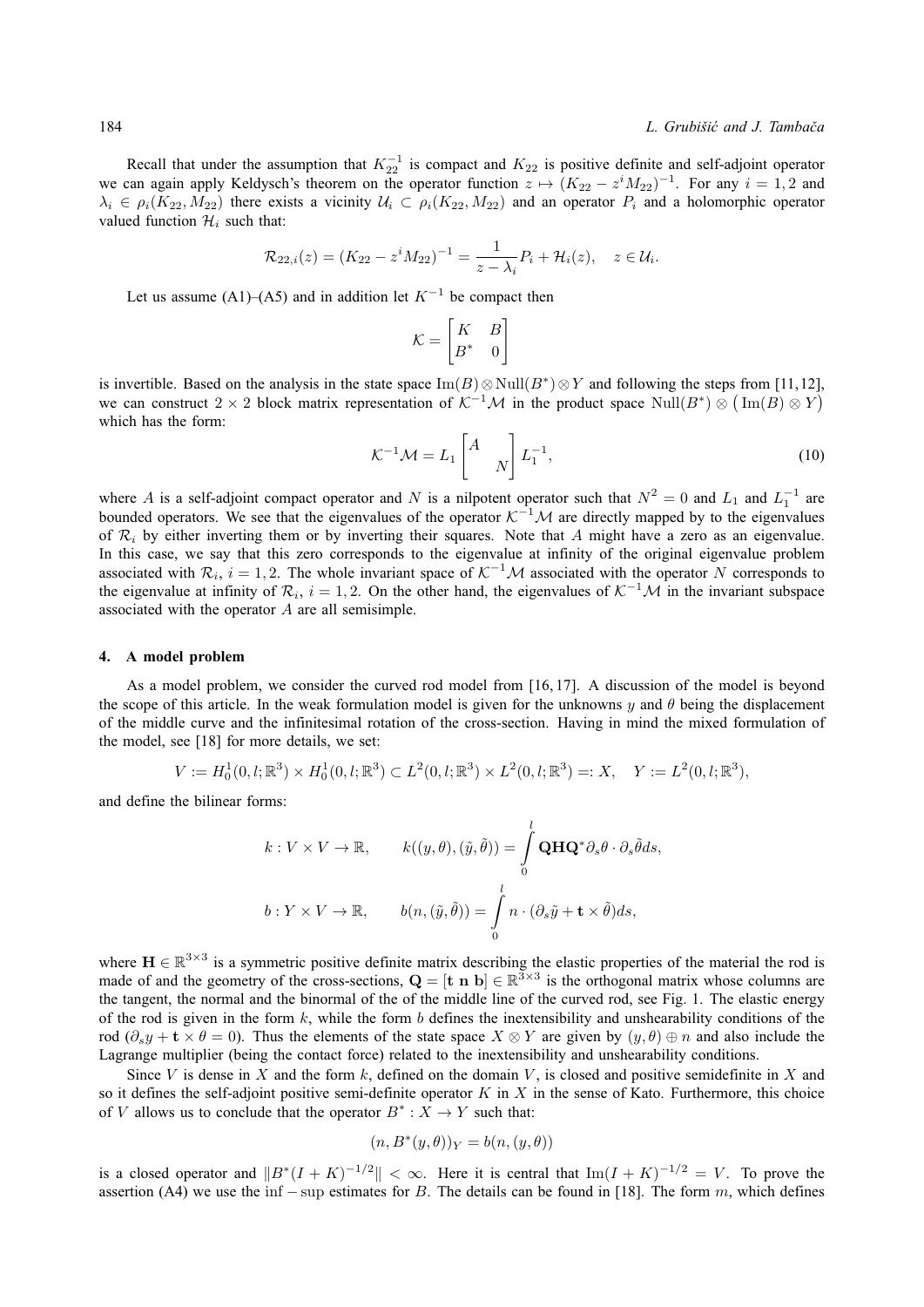

FIG. 1. A 3D elastic strut modeled by the curved rod model on the middle line of length  $l$  which is parametrized by  $P : [0, l] \to \mathbb{R}^3$ 

the  $M$ , is given by the bounded form:

$$
m: X \times X \to \mathbb{R}, \qquad m((y, \theta), (\tilde{y}, \tilde{\theta})) = \int_{0}^{l} \rho A y \cdot \tilde{y} ds,
$$
\n(11)

and  $\rho$  and A are the density and the area of the cross section of the rod.

## **4.1. Endovascular stents**

Following the approach from [17] it is possible to consider the curved rod equations on the metric graph  $\mathcal{N} = (\mathcal{V}, \mathcal{E})$ , where  $\mathcal{V}$  are vertices and  $\mathcal{E}$  are edges which are assumed to be parametrized by  $P^i : [0, l_i] \to \mathbb{R}^3$ ,  $i = 1, ..., \#E$ . Here  $\#E < \infty$  is the number of edges in N. As before deformation of the *i*th edge is described by  $u^i = (y^i, \theta^i)$ , the displacement of the *i*th middle curve and the infinitesimal rotation of its cross-section. We further impose the restriction that between edges the displacements and the rotations of the cross-sections have to be continuous. Thus, for the domain of the form of the elastic energy, we have:

$$
V = \{ \mathbf{u} = (u^1, \cdots, u^{\# \mathcal{E}}) \in \prod_{i=1}^{\# \mathcal{E}} H^1(0, l_i; \mathbb{R}^3) \times H^1(0, l_i; \mathbb{R}^3) :
$$
  

$$
u^i((P^i)^{-1}(v)) = u^j((P^j)^{-1}(v)), \forall v \in \mathcal{V}, v \in e^i \cap e^j, i, j = 1, ..., \# \mathcal{E} \}.
$$

For the spaces  $X$  and  $Y$ , we choose:

$$
X = \prod_{i=1}^{\#E} L^2(0, l_i; \mathbb{R}^3) \times L^2(0, l_i; \mathbb{R}^3),
$$
  

$$
Y = \prod_{i=1}^{\#E} L^2(0, l_i; \mathbb{R}^3) \times \mathbb{R}^3 \times \mathbb{R}^3.
$$

The forms that define the problem are now given by:

$$
k: V \times V \to \mathbb{R}, \qquad k(\mathbf{u}, \tilde{\mathbf{u}}) = \sum_{i=1}^{\#\mathcal{E}} \int_{0}^{l_i} \mathbf{Q}^i \mathbf{H}^i \mathbf{Q}^i * \partial_s \theta^i \cdot \partial_s \tilde{\theta}^i ds,
$$
  

$$
b: Y \times V \to \mathbb{R}, \qquad b(\mathbf{n}, \tilde{\mathbf{u}}) = \sum_{i=1}^{\#\mathcal{E}} \int_{0}^{l_i} n^i \cdot (\partial_s \tilde{y}^i + \mathbf{t}^i \times \tilde{\theta}^i) ds + \alpha \cdot \sum_{i=1}^{\#\mathcal{E}} \int_{0}^{l_i} \tilde{y}^i ds + \beta \cdot \sum_{i=1}^{\#\mathcal{E}} \int_{0}^{l_i} \tilde{\theta}^i ds.
$$

Here, we used the notation:

$$
\mathbf{n} = (n^1, \dots, n^{\#cE}, \alpha, \beta) \in Y
$$

for the Lagrange multipliers in the mixed formulations;  $n^i$  is the contact force associated to the *i*th edge while  $\alpha$ and  $\beta$  are multipliers associated to fixing the overall center of mass and overall infinitesimal rotation.

With this, we again obtain the resolvent:

$$
\mathcal{K} - z^2 \mathcal{M} = \begin{bmatrix} K - z^2 M & B \\ B^* & 0 \end{bmatrix},
$$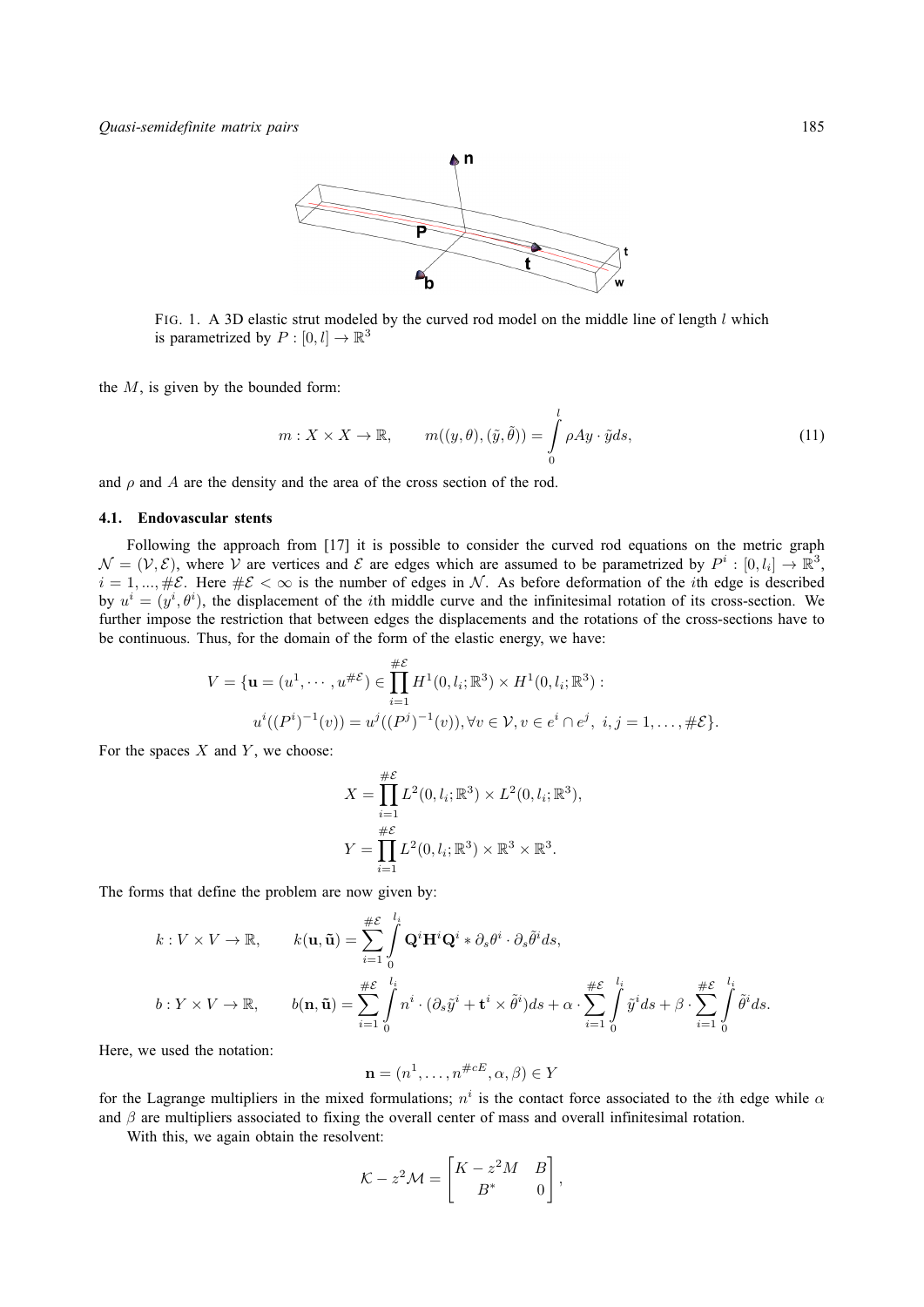where the operator K is the "stiffness" operator, the operator B implements the inextensibility of the middle curve of all edges and ushearability of cross-sections of all edges of the stent and fixing the overall center of mass and rotation of the whole stent and the "mass" operator  $M$  is defined by the bounded form:

$$
m: X \times X \to \mathbb{R}, \qquad m(\mathbf{u}, \tilde{\mathbf{u}}) = \sum_{i=1}^{\# \mathcal{E}} \int_{0}^{l_i} \rho^i A^i y^i \cdot \tilde{y}^i ds. \tag{12}
$$

Since the boundary conditions for the stent problem are homogeneous Neumann type nonuniqueness of the solution of the problem is associated. Thus, by fixing the overall translation and rotation, we obtain uniqueness of the problem, i.e. the operator  $K$  is invertible on Null  $B^*$ . More details on the model and its properties can be found in [18].

This construction of the operator  $B$  and the space  $Y$  illustrates a use of the freedom in formulating the mixed problem so that  $(A1)$ – $(A5)$  hold. The inf – sup analysis of B can be performed in the metric graph setting following a similar argument as in the single rod case to show that (A4) holds. For details see [18]. Also, as is known from the Stokes problem, the freedom in the choice of  $Y$ , which is there the pressure space, is directly used to satisfy condition (A4) possibly by restricting the size of Y . A description of the code which was used to generate Fig. 2, as well as discretization details, is based on [19].



FIG. 2. A metric graph model of an endovascular stent. Six lowermost eigenmodes of the Palmaz stent computed with the MATLAB based on [19]

## **Acknowledgements**

This research has been supported by the grant HRZZ-9345 of the Croatian Science Foundation. We gratefully acknowledge the support. We use the MATLAB [19].